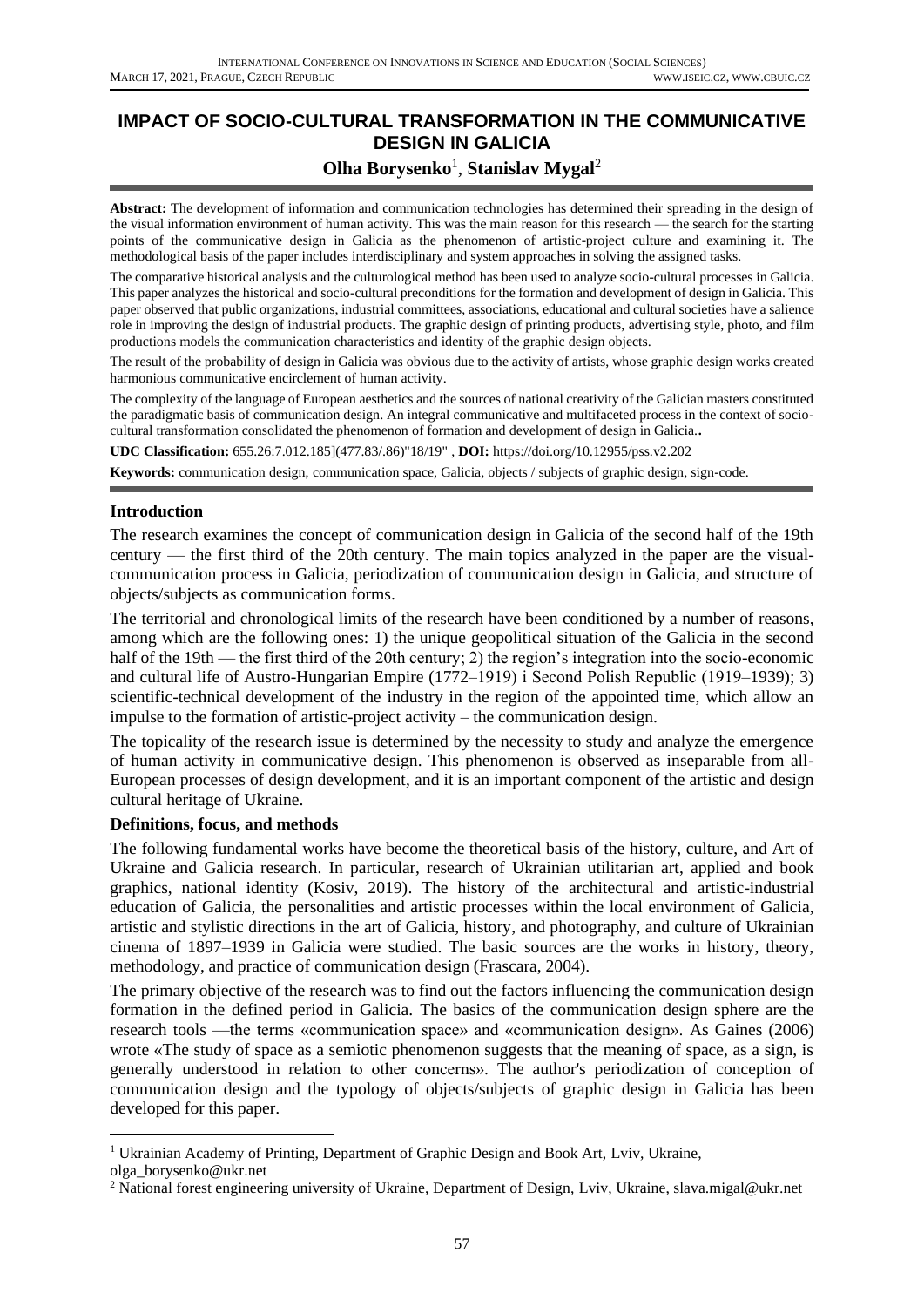Such objects/subjects of graphic and art in Galicia, such as posters, cover books, magazines, newspapers, advertising, and photographic, of the period under study, have been identified as design objects/subjects. It helped to find the place of communication design in Galicia in the conditions of socio-cultural transformations of the second half of the 19th century — the first third of the 20th century in the European art and design culture development processes (Borysenko, 2019).

Specific aspects of the development of graphic art, professional architectural design, and artisticindustrial education, the creative work of graphic artists have been examined in the light of fine and folk art, arts-and-crafts, artistic construction, and «technical aesthetics». The conducted analysis of the objects of design graphics, their communication properties has disclosed the basis, displays of formation, and the stages of development of the artistic-project art.

In the functional space of culture, the design occupies the place in the range of material phenomena between the poles of «practical» and «artistic» ones. The design of the objects that are designated first of all for transferring messages belongs to the communication design sphere. The communication design aims to create an object/subject, a visual-information environment, where the creator and consumer, the communicator, and recipient, the addresser and addressee find each other, understand and «speak» a common language (Poleukhin, 2009). The fulfillment of the communication process is possible when there are the following things available: communication space, means of communication, the single system of the codes – signs and their definitions in the context of the visual-communication message transferring.

The analysis of the conceptual basis and the basic definitions of the design, and namely: «communication», «visual communications», «an intention», «communication space», «communication design» has created possibility of disclosing the interdisciplinary character of the communication design. The concept of the communication space reflects the most typical and stable structural properties of the environment in which a person is immersed.

## **Periodization of communication design in Galicia**

Factors that determined socio-cultural basis and specific signs of communication design in Galicia included the regional ethno-cultural traditions, trade and handicrafts, industrial technologies, architecture, arts, and industrial education, modern processes in European art, and social and national structure of the population. The socio-economic and socio-artistic life of the Austro-Hungarian Empire (1772–1918) and the Second Polish Republic (1918–1939) formation the dualistic orientation of the design development in Galicia. Its development depended on the all-European and Polish artistic processes and from the formation of the national artistic and cultural space. This process in Galicia has been recognized as the first civilization impulse of design culture development. Over the course of centuries, the Ukrainian culture in Galicia was developing in the interaction with Polish, German, Czech and other cultures, the representatives of which lived in the region.

The basis of periodization is some of the important Punkt in the history of Galicia in the second half of the 19th century for communication design conception.

| Table 1: Important activities of societies, professional artistic-industrial unions |                                                                                                                                                                      |  |  |
|-------------------------------------------------------------------------------------|----------------------------------------------------------------------------------------------------------------------------------------------------------------------|--|--|
| 1848                                                                                | The first Ukrainian newspaper, «Zoria Halyts'ka» (Galician Star) started being published in<br>Lyiv in the single Ukrainian printing house of Stavropigion institute |  |  |
| 1872                                                                                | Chair of drawing and modeling at the Technical academy was founded                                                                                                   |  |  |
| 1874                                                                                | Lyiv Industrial museum was founded                                                                                                                                   |  |  |
| 1876                                                                                | Lviv Art and Industry School was founded                                                                                                                             |  |  |
| 1877                                                                                | Organization of the consultation committee of W. Dzieduszycki                                                                                                        |  |  |
| 1878                                                                                | «Polytechnic society» was set up                                                                                                                                     |  |  |
| 1884                                                                                | Establishing the society of the Ukrainian craftsmen and industrialists «Zoria» (Star)                                                                                |  |  |
| 1888                                                                                | Establishing the Hutsul industrial society                                                                                                                           |  |  |
| Source: Authors                                                                     |                                                                                                                                                                      |  |  |

The invention of the first photographs on the territory of Galicia by Gleusner in 1839 led to the mass dissemination of photography already in the second half of the 19th century, which was the precondition of formation of the communication means of photo graphics. The invention of photoplasticons in Galicia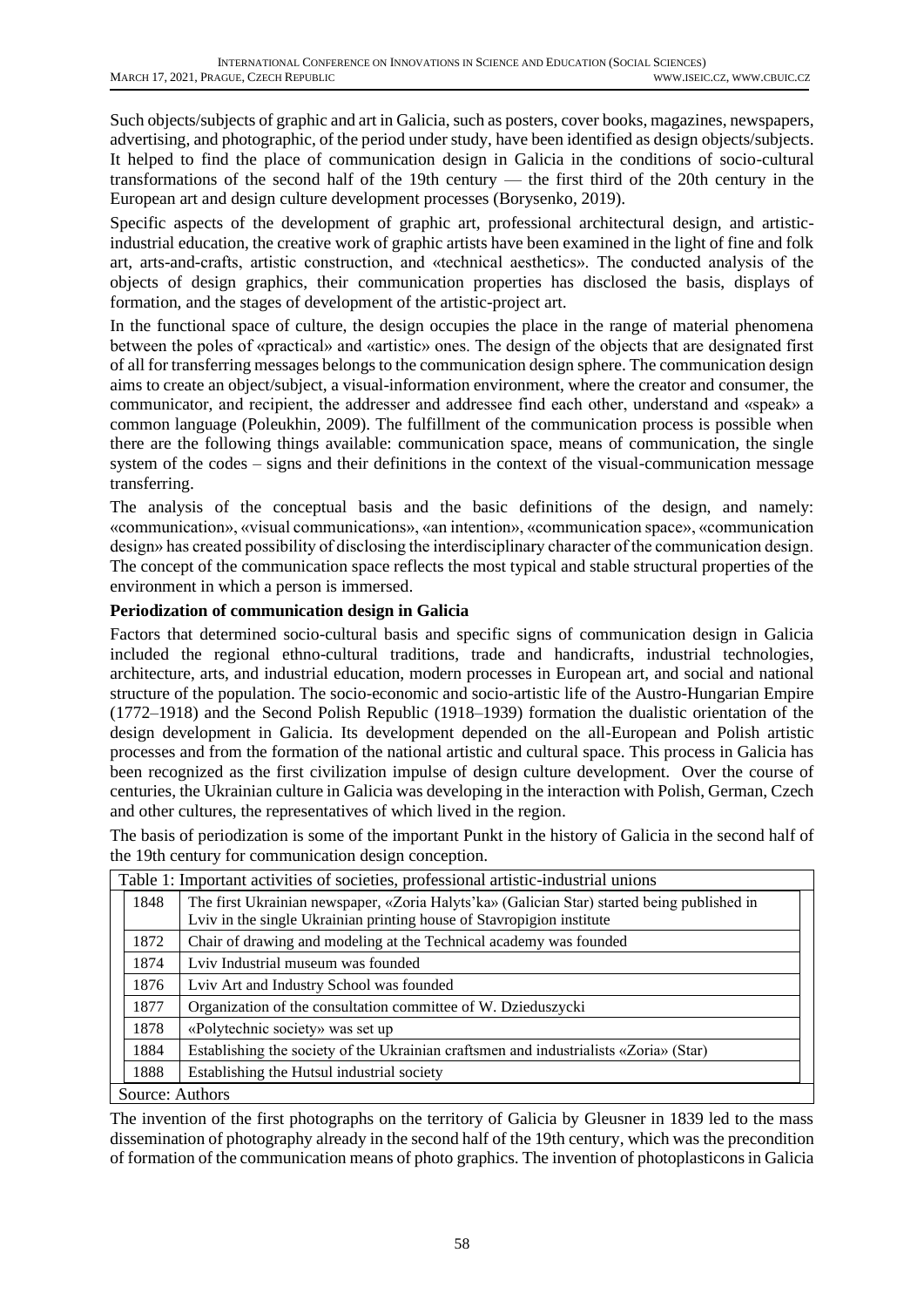(1880-s) was the prototype of future films. The cinematographic industry of the first third of the 20th century we consider to be a visual field of cinema graphics, which is a communication design means.

It gives us grounds to believe that already in the second half of the 19th century, we have the prerequisites for the creation of a visual-communication environment, and thus, we can consider this period to be the period of formation and development of the communication design on the territory of Galicia (Borysenko, 2019).

|                                                 | Table 2: Periodization of the conception of communication design in Galicia                                                                                   |                                                                                               |  |  |  |
|-------------------------------------------------|---------------------------------------------------------------------------------------------------------------------------------------------------------------|-----------------------------------------------------------------------------------------------|--|--|--|
| The second                                      | Realization of the problem of the aestheticization of industrial production and its quality                                                                   |                                                                                               |  |  |  |
| half of the                                     | improvement. «Movement for the connection between arts and crafts».                                                                                           |                                                                                               |  |  |  |
| 19 <sup>th</sup>                                | Ideas of G. Ruskin, W. Morris, the consultation committee of W. Dzieduszycki (1877),                                                                          |                                                                                               |  |  |  |
| century                                         | theory of G. Zemper                                                                                                                                           |                                                                                               |  |  |  |
|                                                 | Intensification of activities of                                                                                                                              | Regional commission for the industrial affairs of W.                                          |  |  |  |
|                                                 | professional societies, trade                                                                                                                                 | Dzieduszycki (1878), the society of Ukrainian                                                 |  |  |  |
|                                                 | unions, public organization,                                                                                                                                  | craftsmen and industrialists «Zoria» (1884), Hutsul                                           |  |  |  |
|                                                 | scientific, educational-cultural                                                                                                                              | industrial society (1888), Rus'ky craftsmen and                                               |  |  |  |
|                                                 | societies. The rise of national                                                                                                                               | industrial college (1898)                                                                     |  |  |  |
|                                                 | consciousness                                                                                                                                                 |                                                                                               |  |  |  |
|                                                 | Formation of professional                                                                                                                                     | Chair of drawing and modeling at the architectural                                            |  |  |  |
|                                                 | architectural design and artistic-<br>industrial education. City                                                                                              | department of the Technical academy (today The<br>department of design and fundamentals of    |  |  |  |
|                                                 | influence on the development of                                                                                                                               | architecture of the Architecture Institute of NU                                              |  |  |  |
|                                                 | design and artistic culture                                                                                                                                   | «L'viv Polytechnic») (1872).                                                                  |  |  |  |
|                                                 |                                                                                                                                                               | Lviv Art and Industrial School (1876)                                                         |  |  |  |
|                                                 | Converging of scientific-technical and artistic creativity.                                                                                                   |                                                                                               |  |  |  |
|                                                 | Opening of L'viv city industrial museum (1874)                                                                                                                |                                                                                               |  |  |  |
|                                                 | Impulses for communication                                                                                                                                    | Visual messages: books and periodicals, trademarks,                                           |  |  |  |
|                                                 | design development                                                                                                                                            | labels, advertisements, posters; new technologies for                                         |  |  |  |
|                                                 |                                                                                                                                                               | circulation of printed production – color                                                     |  |  |  |
|                                                 |                                                                                                                                                               | lithography, phototype                                                                        |  |  |  |
|                                                 | International and regional,                                                                                                                                   | Vienna (1859, 1873, 1880, 1889); Paris (1878,                                                 |  |  |  |
|                                                 | artistic-industrial, craft industrial,                                                                                                                        | 1889, 1900); L'viv (1877, 1882, 1894, 1904, 1906);                                            |  |  |  |
|                                                 | and ethnographic exhibitions                                                                                                                                  | Kolomyia (1880, 1883, 1885, 1887, 1894, 1912);                                                |  |  |  |
|                                                 |                                                                                                                                                               | Stryi (1909); Stanislaviv (1879, 1884, 1900)                                                  |  |  |  |
|                                                 |                                                                                                                                                               | Popularization of the national idea, transferring of the national factor, visual symbols of   |  |  |  |
|                                                 | Ukrainian identity to the sphere of industry, and applied graphic art                                                                                         |                                                                                               |  |  |  |
| The end of                                      |                                                                                                                                                               | Scientific-technical progress, technological-innovative craftsmen, and industrial shaping     |  |  |  |
| the $19th$ -                                    | processes. Integration of art, science, and technology.                                                                                                       |                                                                                               |  |  |  |
| the first<br>third of the                       | The dualistic character of design direction: entering into the all-European and all-Polish<br>artistic process; formation of national-cultural artistic space |                                                                                               |  |  |  |
| 20 <sup>th</sup>                                | Intensification of the artistic-                                                                                                                              | Advertising graphic in periodicals, posters, design                                           |  |  |  |
| century                                         | project activities in the                                                                                                                                     | of books and magazines, visual communications of                                              |  |  |  |
|                                                 | communication space                                                                                                                                           | the city environment, elements of the firm style,                                             |  |  |  |
|                                                 |                                                                                                                                                               | photo-graphics, cinema graphics                                                               |  |  |  |
|                                                 |                                                                                                                                                               | Combination of artistic, utilitarian-practical and technical principles in the design objects |  |  |  |
|                                                 | of the communication space. The use of traditional technical means and introduction of                                                                        |                                                                                               |  |  |  |
|                                                 | the analog information carriers                                                                                                                               |                                                                                               |  |  |  |
|                                                 |                                                                                                                                                               | Development of visual communication, corporate identification, cinema graphics, and           |  |  |  |
|                                                 | photo-graphics                                                                                                                                                |                                                                                               |  |  |  |
| $\mathcal{R}_{\text{OIPOO}}$ , $\Lambda$ uthors |                                                                                                                                                               |                                                                                               |  |  |  |

Source: Authors

А quality of industrial products was improving in Galicia because public and industrial organizations, educational and cultural societies promoted the development of the regional crafts, art and design activities, and national culture.

In particular, the Regional Commission for Industrial Affairs under the guidance of W. Dzieduszycki (1878), the Society of Ukrainian craftsmen and industrialists "Zoria" (1884), Hutsul industrial society (1888), the Rus'ka Handcraft and Industrial School (1898), the Association of Regional manufacturers (1904) and other associations set up under the influence of the European «Arts and Crafts Movement», organized and held the large-scale cultural and artistic events artistic, craft and industrial exhibitions,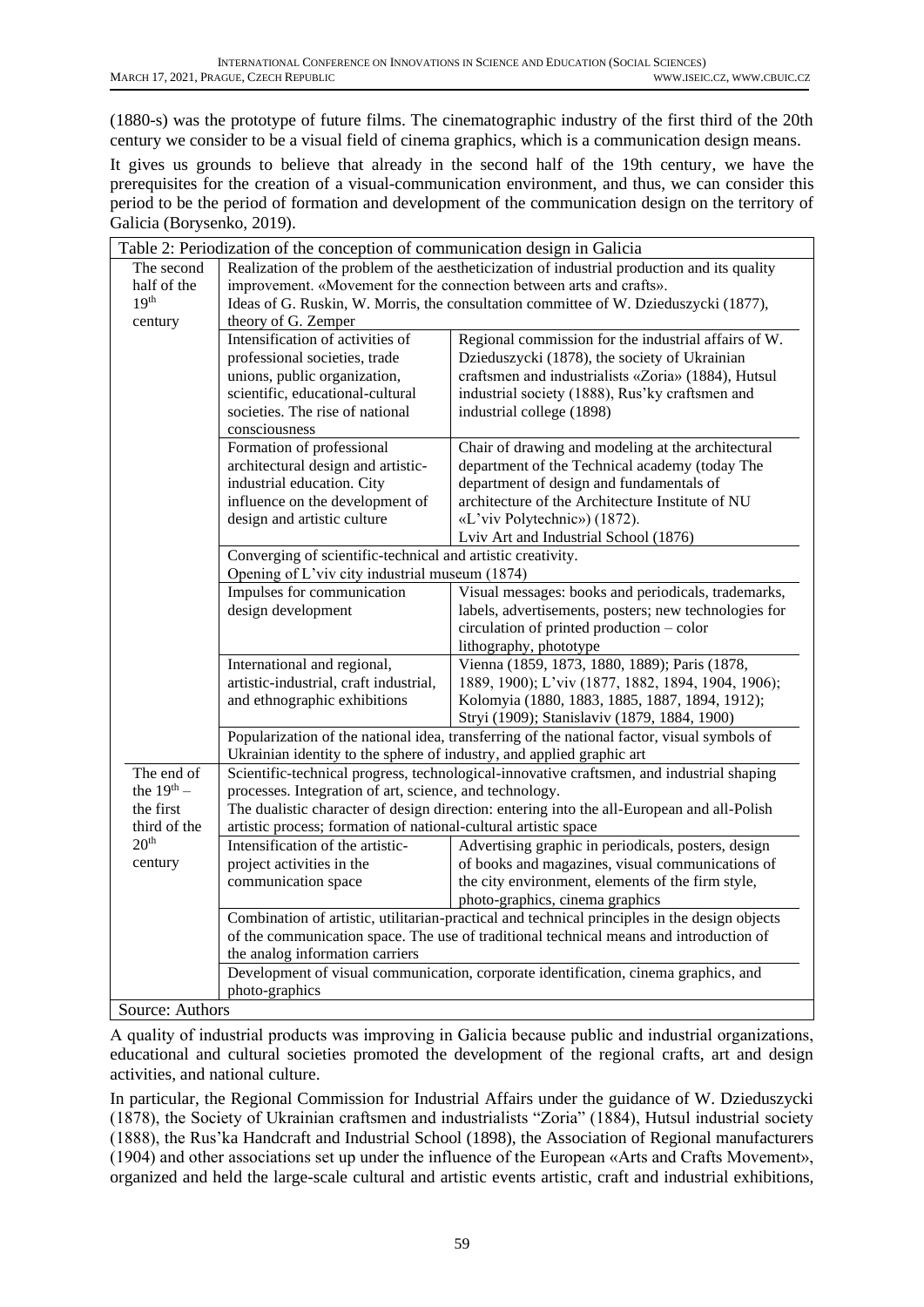contributed foundation of the first in Ukraine Lviv Art and Industry Museum (1874), Lviv Art and Industry School (1876), the establishment of courses and seminars for small business, etc. (Czasopismo Towarzystwa Technicznego, 1894).

The education program, which combining capability artists, engineers, and architects began of the Drawing and Modelling Department at the Faculty of Architecture of the Technical Academy (1872), today the Department of Design and Architecture Fundamentals of the Architecture Institute of the Lviv Polytechnic National University (Borysenko, 2019).

## **Visual-communication process in Galicia**

#### *Characteristics and parameters*

The visual-communication process takes place in the technological environment, where the printed information carriers (press, books, advertising production) and analog carriers (photos and cinematography, sign-information objects and buildings) are used (Poleukhin, 2009).

Visual-communication characteristics of these objects/subjects define the communication design parameters in the printed and analog environments.

We consider that the most important of them are the following parameters: space and time; context; сomposition material; technologies of projects, production, and circulation; сolor reproduction; semiotic parameters.

An important parameter of communication design is the interaction with the consumer by the communication means of visual identification and communication to address at him/her the visual information/message. This interaction takes place within the communication system, which foresees the availability of the main conditions: the source of information, the sender, technological ways of transmitting the information message in the visual-communication environment, the receiver of this information, the feedback between the receiver and sender.

Artistic and design activity combined with artistic and utilitarian technical principles is the key element, the conceptual core of the communication design. The visual-communicative means of graphic design objects in communication space are corporate identity, advertising printing products (posters, playbills, postcards), elements of exhibition displays, periodicals, and books.

Communication space is what we consider to be a natural socio-economic continuous part of a social system with a set of various existential partial local spaces with internal and external structural and functional interrelated components of procedural-subject forms of expression, visual communication, connection, and interaction (Borysenko & Mygal, 2019).

For researching the process of formation and development of design in Galicia, there have been distinguished and characterized the factors of influence in the communication space of the researched period. These are the geopolitical, socio-cultural, socio-economical, urban, functional-operational, industrial-technological, sign-information, and artistic aesthetic factors. An important role was played by the peculiarities of the national and ethnic-confessional structure of the region's population, architectural design, and artistic-industrial education; fine art and arts-and-crafts.

## *Type of design-objects*

Among the objects/subjects of design graphics in the visual-information communication environment of Galicia belong the following: advertising graphics, poster, book and magazine graphics, applied graphics, industrial graphics, photo-graphics, cinema graphics, corporate identification, visual communications, sign-information dimensional-spatial structures.

|                | Type                                                                                                                                                                |                             |  |
|----------------|---------------------------------------------------------------------------------------------------------------------------------------------------------------------|-----------------------------|--|
|                | <b>Printed production</b>                                                                                                                                           | <b>Analog products</b>      |  |
| Design-objects | Book production (books, brochures)                                                                                                                                  |                             |  |
|                | Periodicals (magazines, newspapers)                                                                                                                                 | Photography, photo-graphics |  |
|                | Accidental-advertising production (postcards, posters,<br>booklets, goods-accompanying documents)                                                                   | Cinema graphics             |  |
|                | Corporate identification objects (trademark, logotype, elements of corporate style,<br>pictograms, charts, road signs, signboards, billboards, banners, lightboxes) |                             |  |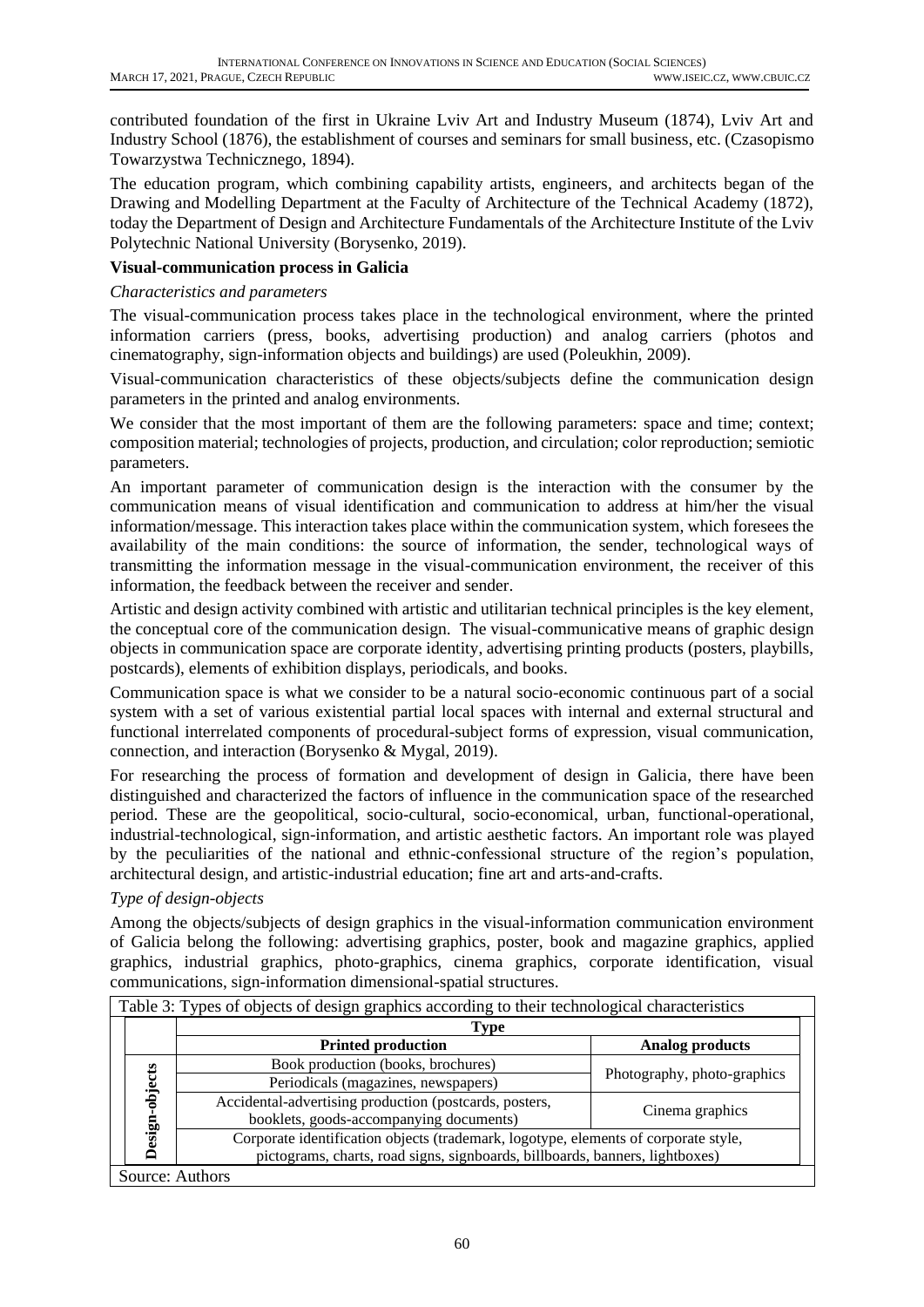The informational and visual intensity of the graphic design objects/subjects of this the second half of the 19th century – the first third of the 20th century in Galicia is their main stylistic feature. We refer to the design-graphics objects according to their technical and technological characteristics: printed production, analogue production, and corporate identification objects.

#### *The periodicals as a communicative instrument*

An important place was taken by the periodicals, advertising materials in the conception of the communication design of Galicia printed in Ukrainian, Polish and German languages. These tried to extend the circle of consumers and the sales markets for a reader-audience, and in such a way, to improve the communication effectiveness. So the printed word is a significant communication means.

The government reforms of Austria-Hungary giving autonomy to Galicia (1867) contributed to the support of the culture and education. The second half of the 19th century grew the printing and circulation of the Ukrainian-language editions (books, newspapers, magazines) due to abolishing censorship institutions in Galicia.

The Ukrainian periodicals, such as «Dilo», «Buduchnist'», «Galician Rus», «Halychanyn», «Zoria», «Meta», «Rus'ka Rada», «Industrial-Cooperative Magazine», «Stanislavivs'ki Visti» and others, enjoyed great popularity. The Polish press in Galicia was represented by the daily newspapers «Gazeta Lwowska» and «Kurier Lwowski», and the specialized editions: «Przegląd rzemiosła», the monthly «Sylwan», the fortnightly «Robotnik Krawiecki», the fortnightly «Bartnik Postępowy» and other specialized editions. The periodicals in Galicia were also published in Yiddish and German languages, for example, «Dos Jidysche Wort» and «Ostdeutsches Volksblatt» (Figure 1).



Source: Archive of Ukrainian Periodic

These periodicals contained advertisements as a means of disseminating knowledge and as an image element of the corporate identity of enterprises, factories, and bigger and smaller firms.

The basis of corporate identification was created by the elements of the corporate style of the enterprises of Bachevskyi, Mikoliash, Ruker, Levyns'kyi, and others.

## *The corporate identity*

In the corporate identity of the enterprises of Ivan Levyns'kyi (1888–1914), there were reflected the Ukrainian ornamental motifs combined with the ornaments of Vienna Secession.

Development of the communication design in Galicia was subordinated to the artistic-project processes of the dualistic direction: all-European and Polish ones.

Scientific-technical progress — the invention of the flatbed printing press, chromolithography, phototype, color photography, linotype, polychromatic letterpress printing, the development of the offset printing technology, and photocomposition have expanded the range of the designers' artistic capabilities in the creation of mass-production visual communication objects/subjects.

Advertising graphics, posters, book and magazine illustrations, applied graphics, industrial graphics, photo graphics, film graphics, corporate identification, visual communications, sign-informational and dimensional-spatial structures tend to draw consumers into their space.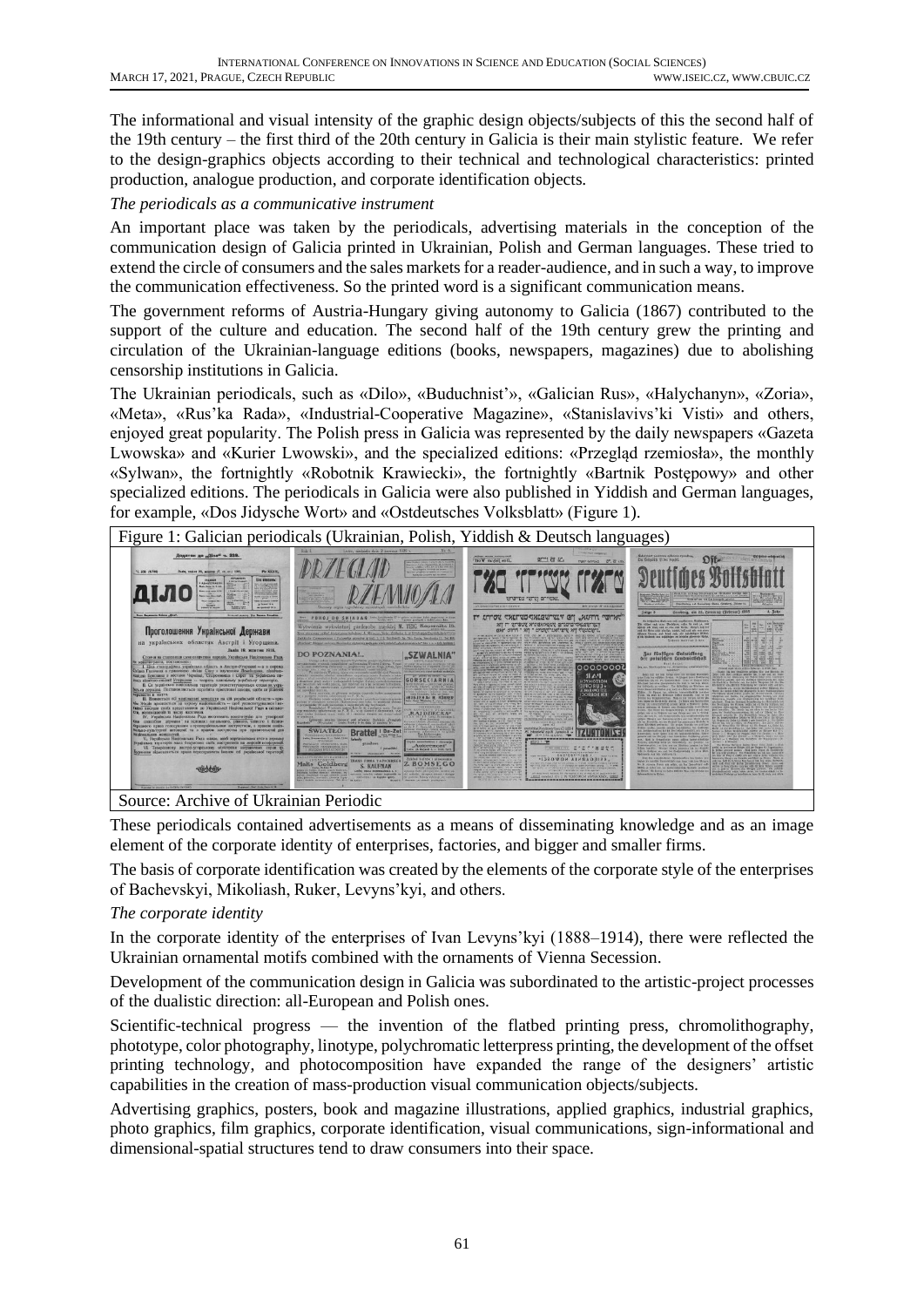The visual coherence of the design-graphics objects reflected the font, decorative, ornamental elements of the art and architecture styles of the researched period. An example of such reflection is the Secession graphics, which can be observed in the sign, posters, and covers of Іvan Trush (Figure 2), Maryan Ol'shevs'kyi (Figure 3), etc.



Architectural and artistic trends and European avant-garde movements, such as Secession, art deco, symbolism, futurism, cubism, constructivism, early functionalism, directly influenced the formation of the stylistic priorities, artistic and design parameters of the design objects.



The Secession style characterized by various forms, decorative and plant patterns, and fonts considerably influenced all the spheres of the artistic and design activity in the visual communicative environment in the territory of Galicia at the turn of the 20th century.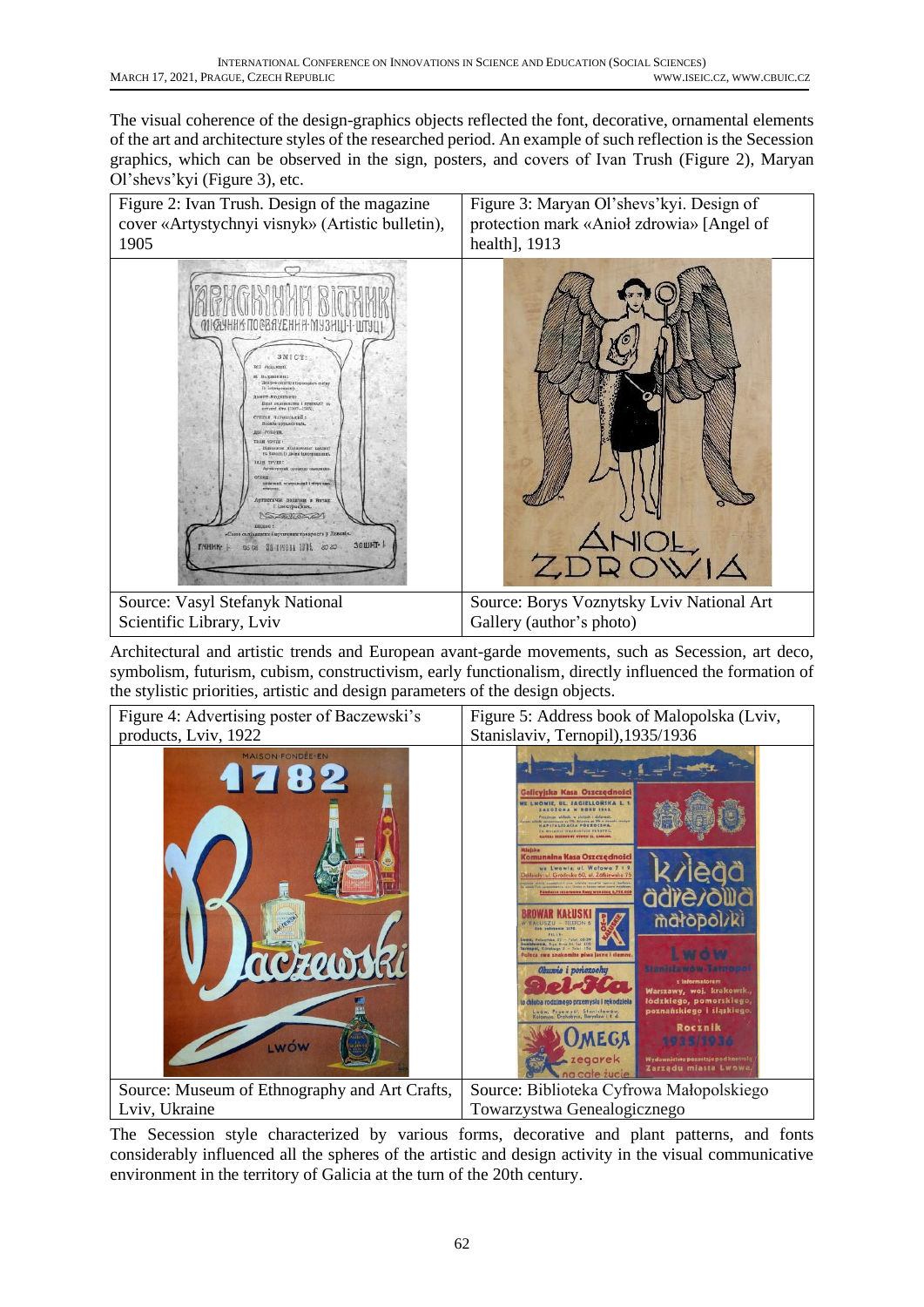## **Structure of objects/subjects**

Objects/subjects are semiotic models, which can be considered both at the material and mental levels to reflect the sign-codes in the communication space. The sign in the design objects can be graphic images and formative ones: a packing, signboard construction, exhibition complex.

The basis of the visual-information message is a sign system (font, set) as the main communication means, which are implemented parallelly at two levels: information-visual (text) and visual-graphic (typography) (Figures 4, 5). The communication means were used in the printed products, advertising, cinema, and photo production.

The visual-communication tools of objects/subjects of the design-graphic are the font, illustration, photo, corporate identity, advertising, exhibition elements.

The main communication forms are sign-codes and symbols, which create an integral system in combination with font inscriptions. In particular, the trademark and advertising poster became the communication means in Galicia.

Fonts and visuality symbols combined in books and magazines, posters and playbills, objects/subjects of the corporate identity, applied and advertising graphics, sign-information, and dimensional-spatial structures form the semiotic resource of the communication space in Galicia.



In the researched period visual symbols of the Ukrainian identity, the elements of folk art and arts-andcrafts reflected mainly on pages of periodicals, in advertisements, posters. The Ukrainian trident and other historical symbols are interpreted in the works of such artists as Pavlo Kovzhun, Petro Kholodnyi, Sviatoslav Hordyns'kyi, Robert Lisovs'kyi, Mykola Butovych, Petro Andrusiv, Petro Obal', Vasyl' Diadyniuk, Volodymyr Sichyns'kyi.

Although the Polish government in those times prohibited the use of the national symbol – the trident, artists often placed its interpreted (stylized) variant in the printed products and publisher's marks and trademarks as design (Kosiv, 2019). Due to their communication function, subjects/objects of designgraphics convey in the visual message the national symbolism as an element of Ukrainians' identification. The national cultural space is formed by sign-codes of Ukrainian national identity (red and black color combination, oak leaves, viburnum tassels, sunflowers, embroidery patterns-ornaments, fonts) the communication design.

## **Discussions and conclusions**

The conducted analysis of the source database has demonstrated that to date, there has been no comprehensive study of the communication design formation and development in Galicia in the second half of the 19th century – the first third of the 20th century; therefore, this problem requires multi-aspect analysis and holistic elaboration as a part of the structure of the visual-information environment.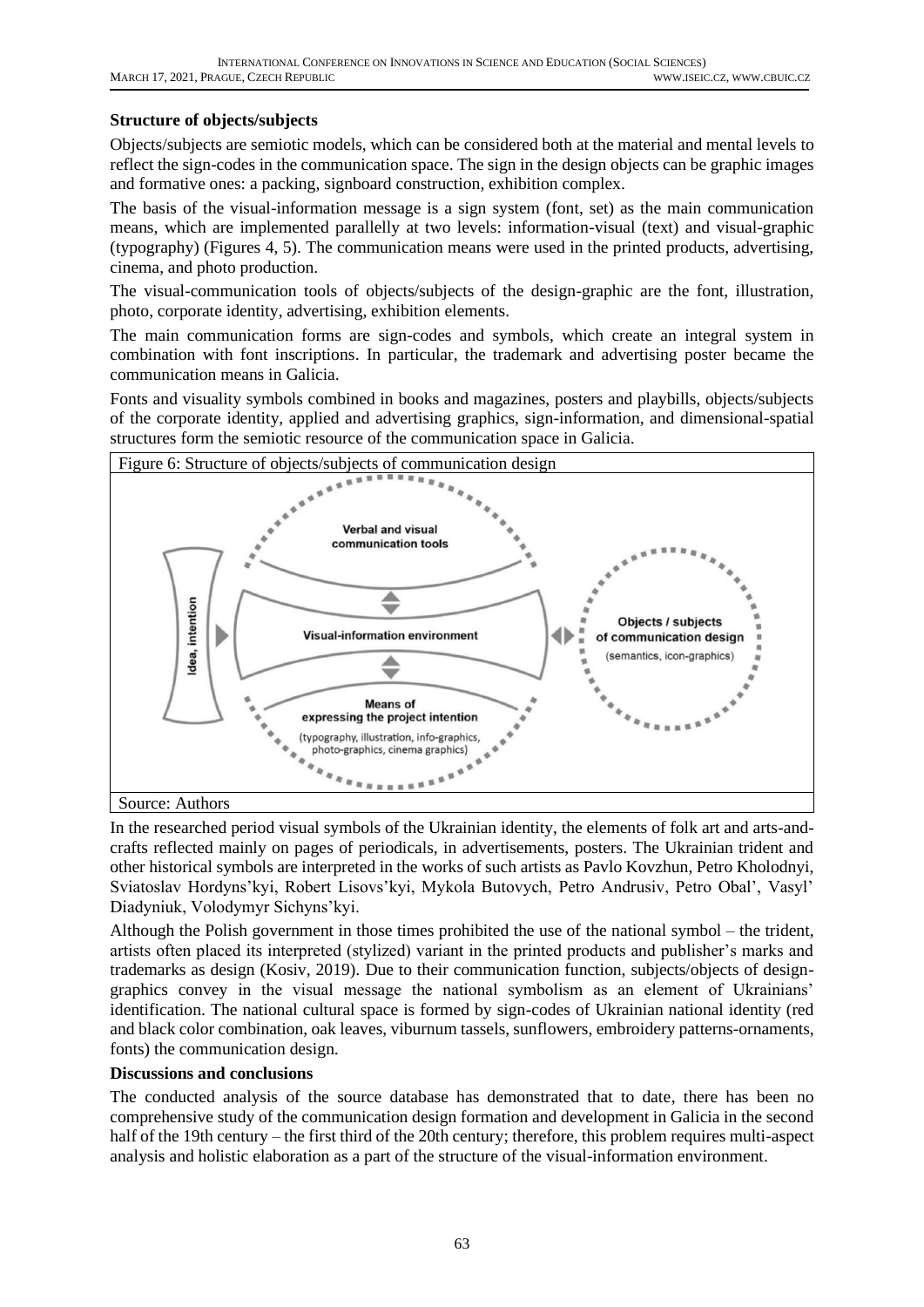For researching the process of formation and development of design in Galicia there have been distinguished and characterized the factors of influence in the communication space of the researched period. These are the geopolitical, socio-cultural, socio-economical, urban, functional-operational, industrial-technological, sign-information, and artistic aesthetic factors. An important role was played by the peculiarities of the national and ethnic-confessional structure of the region's population, architectural design and artistic-industrial education, fine art, and arts-and-crafts.

Books and magazines, illustrations, advertising, and posters in Galicia of the second half of the 19th century — the first third of the 20th century have been examined as a dialogue between the designer and the society, and objects/subjects of communication design for the first time.

During this period, Galicia's rising was influenced by European technologically innovative processes and national artistic form-building.

The artists' creative work caught the artistic and design toolset and showed graphic artworks as communication design objects. These objects were created by tools of typography, photo graphics, and infographics, which are fundamental in communication design. The communicative function of the graphic design objects establishes new connections between the content and the form, which is contained in their graphic tools. It has been determined that the main communication means are sign-codes and symbols that constitute a single integrated system alongside font inscriptions. Some of the visual symbols and signs were a sign of national identity — trident.

We can assert that a trademark and an advertising poster were the first communication means to analyze the documentary graphic materials.

The peculiarities and regularities of the communication design in Galicia discovered allow asserting that the researched heritage is a valuable achievement of Ukrainian culture, which makes evident the social development and progress in the panoramic context of the all-European artistic and design culture.

#### **References**

Archive of Ukrainian Periodics (2021). Retrieved March 01, 2021, from https://libraria.ua/.

Address book of Malopolska (Lviv, Stanislaviv, Ternopil) with city information on Warsaw, as well as Krakow, Pomorskie, Poznan and Silesian provinces (1935/1936). [Biblioteka Cyfrowa Małopolskiego Towarzystwa Genealogicznego.](file:///D:/2021/SCOPUS%202021/Чехія-конференція/Biblioteka%20Cyfrowa%20Małopolskiego%20Towarzystwa%20Genealogicznego) [http://www.mtg-malopolska.org.pl/images/skany/ksiega\\_adresowa\\_1935\\_36/ksiega\\_adresowa\\_1935\\_36.djvu.](http://www.mtg-malopolska.org.pl/images/skany/ksiega_adresowa_1935_36/ksiega_adresowa_1935_36.djvu)

Borysenko, Olha (2019) Akademische Arbeiten mit «Österreich-Bezug» [Academic work with «Austria reference»], Österreich-Bibliotheken im Ausland. Retrieved March, 25, 2021, from https://www.bmeia.gv.at/oesterreichbibliotheken/auslands-austriaca/.

Borysenko, O. M. (2019) Stanovlennia i rozvytok komunikatyvnoho dyzainu v Galychyni druhoyi polovyny XIX — pershoyi tretyny XX stolit' [Formation and development of communication design in Galicia in the second half of the 19th century the first third of the 20th century] (PhD thesis), Lviv, Lviv Polytechnic National University. Retrieved March, 25, 2021, from http://ena.lp.edu.ua:8080/handle/ntb/45469.

Borysenko, O. & Mygal, S. (2019), Formation and development of graphic Design in communicative of Galicia, Science, and society – Methods and problems of practical application. Proceedings of the 7th International conference, Accent Graphics Communications & Publishing, Vancouver, Canada, рp. 6–11, https://doi.org/10.29013/VII-Conf-Canada-7-6-10.

Crilly, N., Good, D., Matravers, D., & Clarkson, J. (2008). Design as communication: exploring the validity and utility of relating intention to interpretation. Design Studies, 29 (5), 425-457. https://doi.org/10.1016/j.destud.2008.05.002.

Czasopismo Towarzystwa Technicznego (1894), [Journal of the Technical Society], no 13, Krakow. Jagiellonian Digital Library. Retrieved March, 01, 2021, from https://jbc.bj.uj.edu.pl/dlibra/publication/353840/edition/337892/content.

Frascara, J. (2004), Communication design: principles, methods, and practice, Allworth Press, New York, 208 p.

Gaines, E. (2006), Communication and the Semiotics of Space, Journal of Creative Communications, 1 (2), рp. 173–181, [https://doi.org/10.1177/097325860600100203](https://doi.org/10.1177%2F097325860600100203)

Karolczak, K. (2016), Włodzimierz hr. Dzieduszycki (1825–1899) — mecenas nauki i uczonych [Count Vladimir Dzieduszycki (1825–1899) — a patron of science and scholars], Pauza akademicka, № 333/334, 24–31 mart., рp. 2–5.

Klimashevsky, A. (Ed.) (2020), Keramichnyy kod Ivana Levyns'koho v estetychnomu vymiri ukrayintsya kintsya XIX pochatku XX st. [Ceramic code of Ivan Levynsky in the aesthetic dimension of the Ukrainian of the late XIX - early XX centuries], Lviv, Institute of Ethnology of the National Academy of Sciences of Ukraine, 256 p. Retrieved March, 01, 2021, from http://www.library.lviv.ua/colection/mistechtvo/KOD\_LEVYNSKOGO.pdf.

Kosiv, V. (2019), Ukrayins'ka identychnist' u grafichnomu dyzayni [Ukrainian Identity in Graphic Design], Rodovid, Kyiv, 480 p.

Mygal, S. & Borysenko, O. (2019), Design of Galicia: formation, development, national component, The European Journal of Humanities and Social Sciences, Premier Publishing s.r.o., Vienna, рp. 20–23.